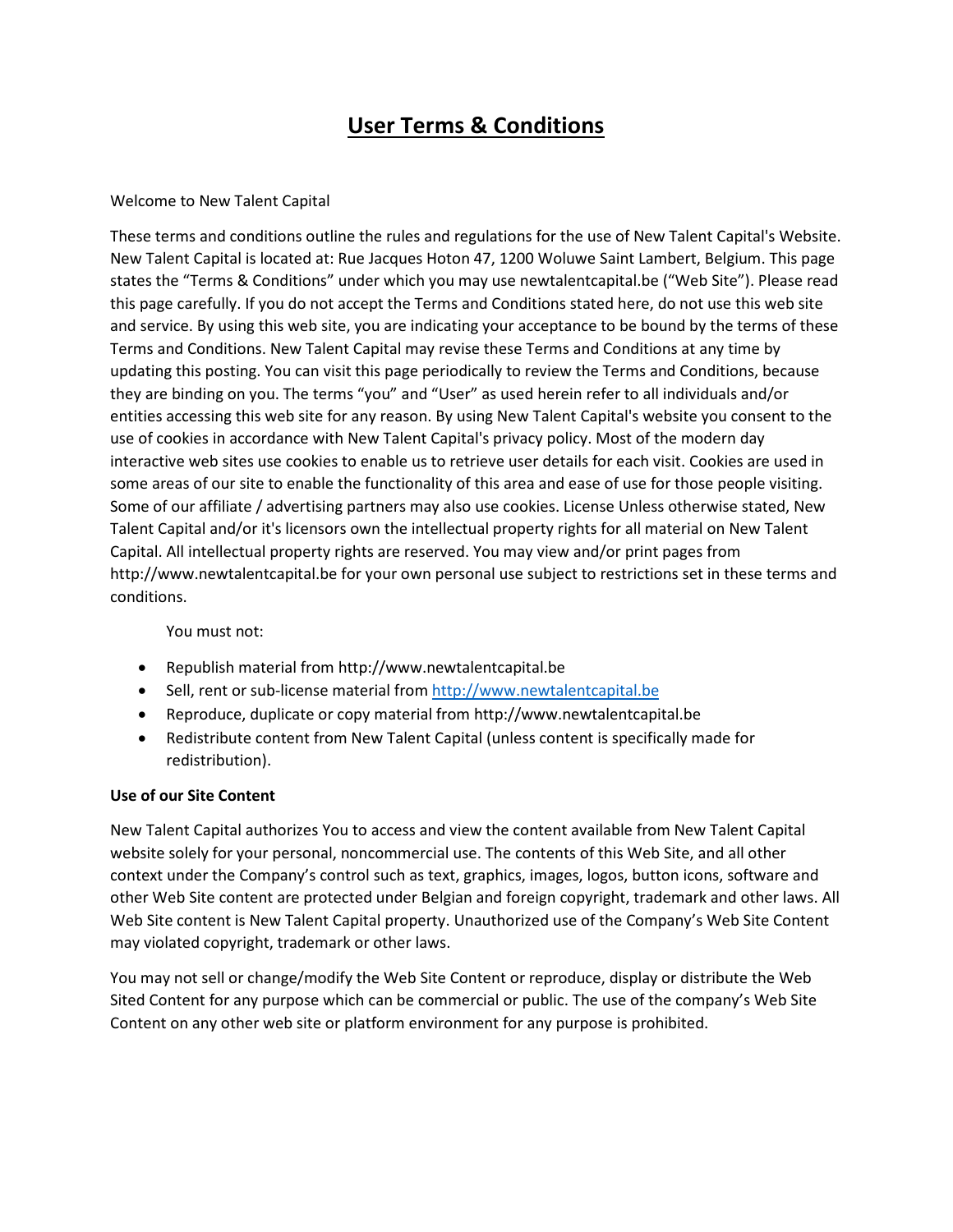## **New Talent Capital Web Site Security Rules**

Visitors and Users are prohibited from violating or attempting to violate the security of New Talent Capital Website. This includes, and without limitation, accessing data not intended for such user or using accounts which the user is not authorized to access, attempting to probe, scan or test our system's network or breach security without proper authorization, attempting to interfere with service to any user host or network, including, submitting viruses to any New Talent Capital Site, "spamming", "mailbombing", or "crashing". The company will investigate any security breach involved in the violation or these Terms & Conditions and may involve the cooperation of law enforcement authorities in prosecuting users who are involved in such violations.

## **Individuals Uses**

New Talent Capital Web Site can be used only for lawful purposes by individuals seeking employment, career information and for commercial partnerships. Users agree not to use the Web Site for any of the following:

- Posting false, incomplete or inaccurate biographical information or information which is not an accurate resume,
- Deleting or revising any material which is posted by other users or entities,
- Copying or duplicating in any manner any of New Talent Capital Web Site Content or information available,
- Linking to any of the Web Site Content or information available from New Talent Capital Web Site.

#### **User Comments**

This Agreement shall begin on the date hereof. Certain parts of this website offer the opportunity for users to post and exchange opinions, information, material and data ('Comments') in areas of the website. New Talent Capital does not screen, edit, publish or review Comments prior to their appearance on the website and Comments do not reflect the views or opinions of New Talent Capital, its agents or affiliates. Comments reflect the view and opinion of the person who posts such view or opinion. To the extent permitted by applicable laws New Talent Capital shall not be responsible or liable for the Comments or for any loss cost, liability, damages or expenses caused and or suffered as a result of any use of and/or posting of and/or appearance of the Comments on this website.

New Talent Capital reserves the right to monitor all Comments and to remove any Comments which it considers in its absolute discretion to be inappropriate, offensive or otherwise in breach of these Terms and Conditions.

You warrant and represent that:

- You are entitled to post the Comments on our website and have all necessary licenses and consents to do so;
- The Comments do not infringe any intellectual property right, including without limitation copyright, patent or trademark, or other proprietary right of any third party;